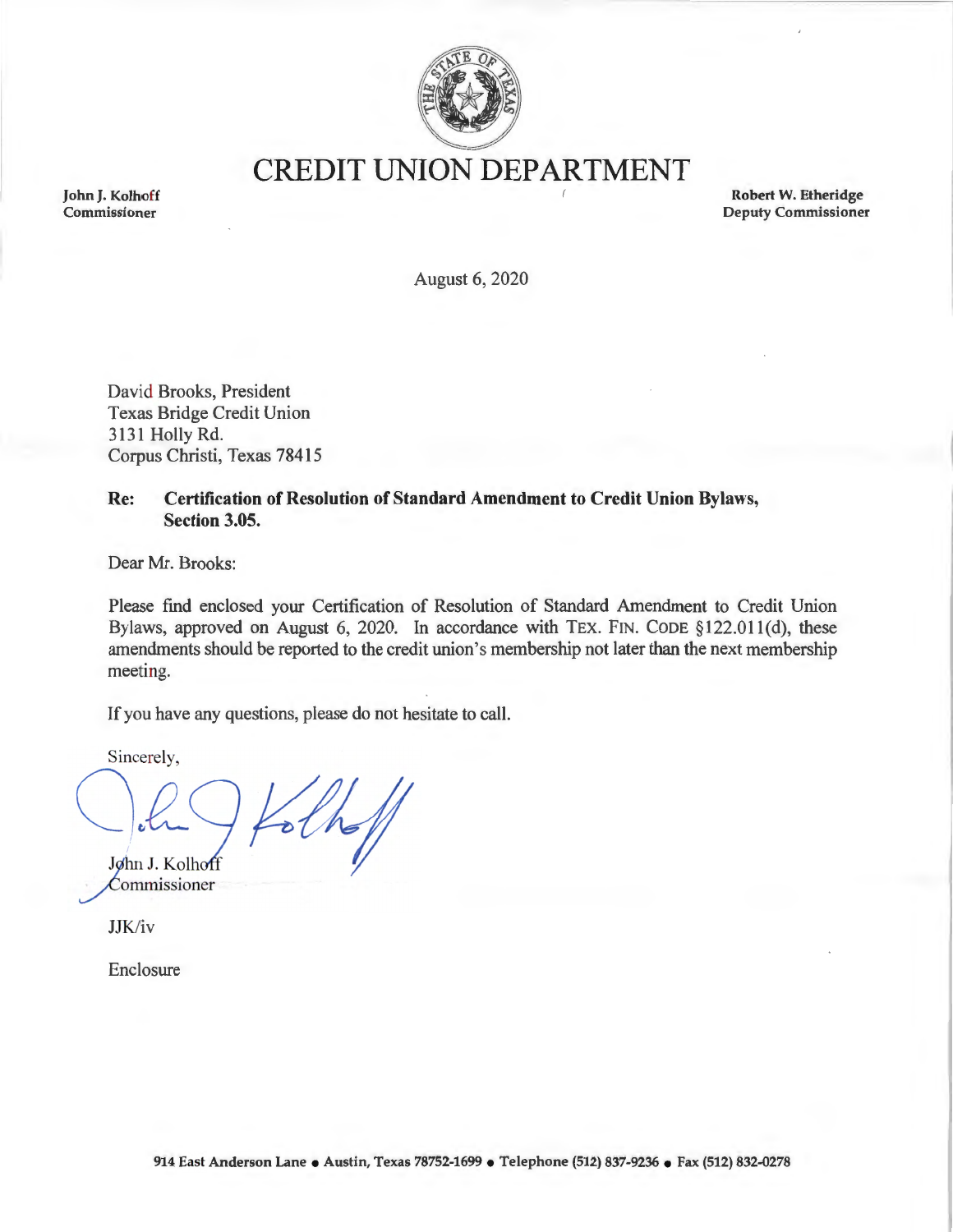## **CERTIFICATION OF RESOLUTION OF NON-STANDARD AMENDMENT TO CREDIT UNION BYLAWS**

We, the undersigned, Chairman of the Board and Secretary of Texas Bridge Credit Union, Corpus Christi, Texas, charter number 166, hereby certify:

1. That notice of the meeting referred to below, together with a copy of the proposed amendment or amendments, was given as provided by the bylaws.

2. That pursuant thereto, a regular meeting of the Board of this credit union was held on June 29, 2020.

3. That there were 6 \_\_\_ members present and that \_\_\_\_\_6 \_\_\_ votes were cast in favor of the proposal and  $\overline{0}$  votes were cast against such proposal. The following resolution was therefore adopted.

**BE IT RESOLVED,** that **Chapter** III, **Section 3.05** of the credit union's bylaws be amended to add a new **Section 3.0S(h)** to hereafter read as follows:

## Section 3.05 MEETINGS OF MEMBERS

- (h) **Annual Meeting.** Emergency exception to in-person quorum requirement. The credit union may hold its annual meeting of the members, and special member meetings for authorized purposes, virtually and without an in-person quorum if all of the following conditions apply and are certified in meeting minutes by a resolution of the majority of a quorum of the board of directors:
	- At least one of the following is located in an area where a federal, state, or local authority has declared a state of emergency or major disaster:
		- o all or part of a community the credit union serves; or
		- o the credit union's headquarters.
	- The credit union has the technological capacity to facilitate virtual meeting attendance, voting, and participation.
	- Members receive at least seven days' advance notice of the change to a virtual meeting format and appropriate instructions for how to join, participate, and vote during the virtual meeting.

4. That the foregoing resolution has been entered in full in minutes of the meeting of this credit union.

Chairman of the Board

Secretary